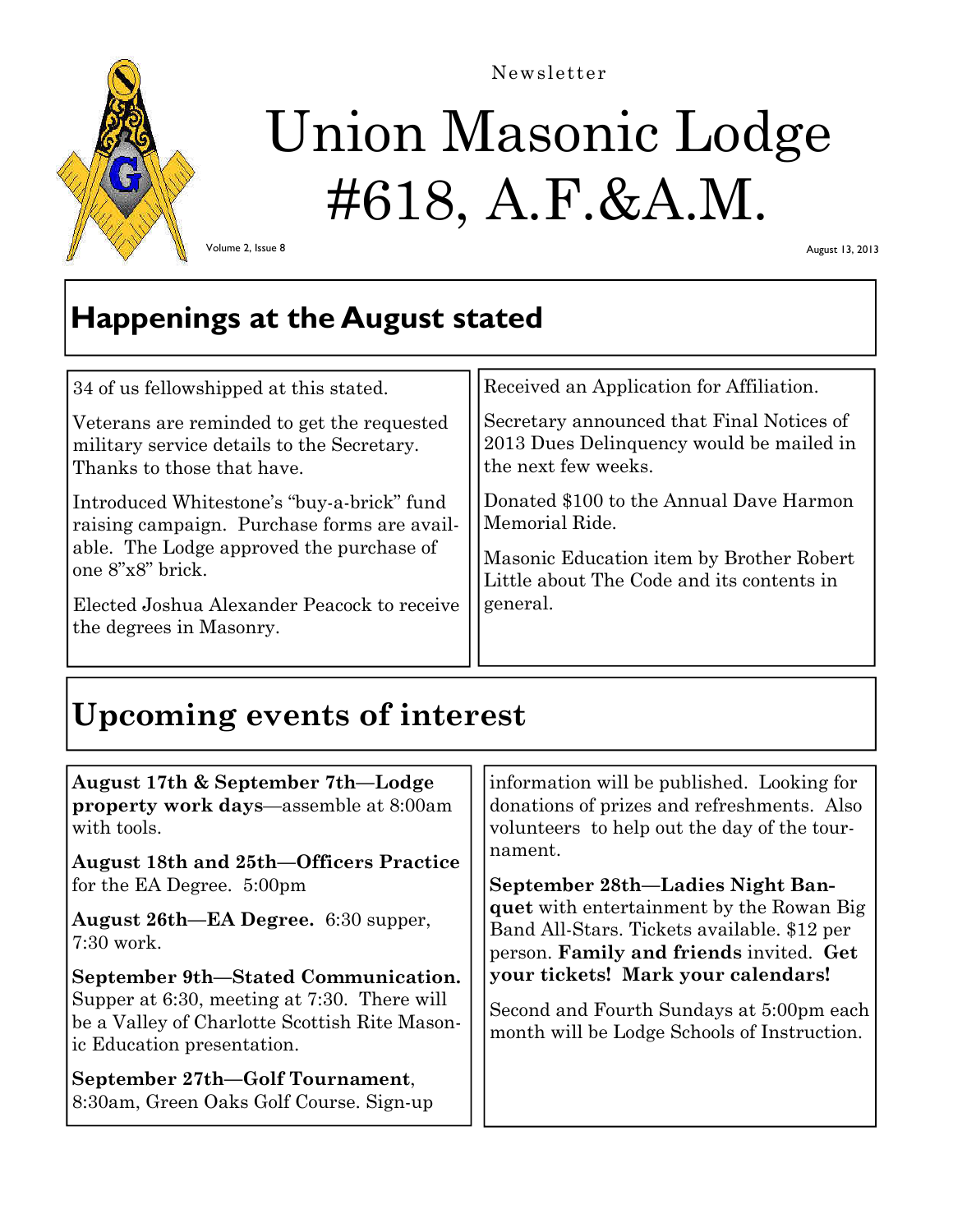## **August Birthdays (by age)**

| <b>AGE/BIRTH DATE REPORT</b><br>(sorted by age on birth date)<br><b>Age Birth Date Name</b><br>88 08/24/1925 PHILAS J.<br><b>HARTSELL</b><br>78 08/26/1935 J. B. SMITH | 74 08/29/1939 CHARLES K. DIXON<br>70 08/27/1943 BARNIE F. WHIT-<br>LEY JR<br>65 08/06/1948 TOMMY D. MULLIS<br>63 08/05/1950 WILLIAM H. MOSS<br>JR. | 56 08/30/1957 ALEXANDER W.<br><b>BORGEMEISTER</b><br>55 08/01/1958 TERRY G. RIDDLE<br>54 08/18/1959 STEVEN L.<br><b>BROOKS</b><br>47 08/18/1966 JEFFREY D. JONES<br>43 08/07/1970 DUANE D. BURRY |
|------------------------------------------------------------------------------------------------------------------------------------------------------------------------|----------------------------------------------------------------------------------------------------------------------------------------------------|--------------------------------------------------------------------------------------------------------------------------------------------------------------------------------------------------|
| 77 08/21/1936 LEWIS M. FLOYD<br>76 08/12/1937 HAROLD D.<br>  TUCKER, SR                                                                                                | 62 08/05/1951 THOMAS O. EVANS<br>61 08/03/1952 RUSSELL W.<br><b>HELMS</b><br>59 08/19/1954 RODNEY D. PHIL-<br><b>LIPS</b>                          |                                                                                                                                                                                                  |

# **September Birthdays (by age)**

| <b>AGE / BIRTH DATE REPORT</b><br>(sorted by age on birth date) | 82 09/25/1931 MCCAMIE D. HILL<br>74 09/01/1939 DAVID O. MONTA-<br><b>GUE SR</b> | 47 09/21/1966 DARREN R.<br><b>HARTSELL</b><br>44 09/01/1969 RYAN B. KNIGHT |
|-----------------------------------------------------------------|---------------------------------------------------------------------------------|----------------------------------------------------------------------------|
| 91 09/22/1922 ARTHUR R. MOR-                                    | 71 09/14/1942 JULIAN W. PAGE                                                    | 41 09/05/1972 RODNEY B. SEH-                                               |
| <b>GAN</b>                                                      | 57 09/21/1956 JOHN B. BROOKS                                                    | EN                                                                         |
| 87 09/04/1926 JAMES H.                                          | JR                                                                              | 35 09/26/1978 JASON R. RUSH-                                               |
| <b>WEATHERS SR</b>                                              | 53 09/11/1960 RONALD G. THOM-                                                   | <b>ING</b>                                                                 |
| 85 09/29/1928 JACOB V. NANCE                                    | AS                                                                              | 23 09/28/1990 JEFFREY B. JONES                                             |

### **Masonic Education. "The Black Cube" Source unknown.**

Unfortunately, no hard and fast rule can be laid down on the use of a Black Cube when balloting. There is no way to explain "this is a good reason, but that is not a good reason" for casting a black cube. Each Mason has to judge the reason for himself. Yet some suggestions may be given.

We know a man we dislike. He has different ideas from ours. He belongs to a different "set." He is not the type that we admire. Our dislike does not amount to hatred, nor is it predicated upon any evil in the man's character. He and we are antipathetic; we rub each other the wrong way. When he applies to our lodge we must decide this question: will the unpleasantness to us, in having him as a member, be greater than the good to him which may come from his reception of the Masonic teachings? Are we sure that we cannot accept him as a brother merely because we "have never liked him?"

We all know cases like this; the president of the bank turns down Johnson's application for a second mortgage. Johnson makes the matter personal. He "has it in" for the president. The president applies for the degrees. Someone casts a black cube. It may or may not be Johnson. No one knows. But later perhaps we hear Johnson's boast "I got even with that son-of-a-gun who turned down my loan!" He doesn't say how he "got even," of course. But we are pretty sure we know. Such a use of the black cube is, of course, utterly un-Masonic.

(continued on p3)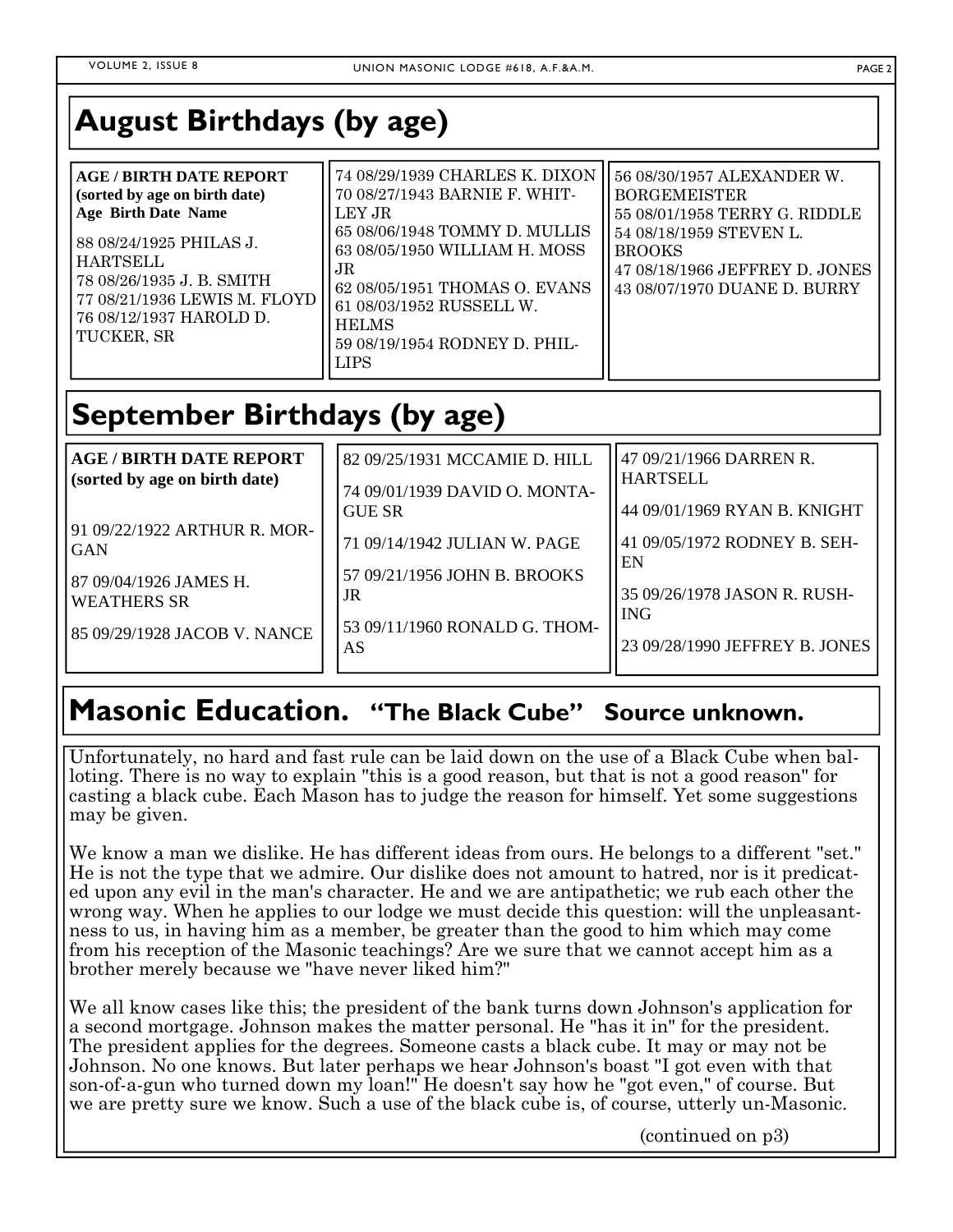(continued from p2)

It is a misuse of a great power. We might as well turn down the minister of the Baptist church because he doesn't agree with our minister, who is a Methodist! Or turn down the automobile dealer because he refused to give us a larger allowance on our old car! To turn the Masonic black cube into a secret dagger for personal revenge is un-Masonic and indefensible.

Freemasonry works some curious miracles. A self-made man applied five times for the degrees in a certain lodge. The man was rather uneducated, yet a commercial success. He had, literally, raised himself by his bootstraps from the poverty of the streets to a business position of some prominence. Yet he was rather raw, rough and ready, even uncouth. No shadow of personal unworthiness rested upon him; he was honest, upright, a good citizen. In this lodge a certain Past Master (as was discovered in after years) voted four times against this applicant. The Past Master left the city. On the fifth application the petitioner was elected. Something in Masonry took hold of his heart. Through Masonry he was led to acquire some of the education that he lacked; through Masonry he was led into the church. In time he made such a reputation for himself as a Mason that he was put in the officers line, and finally achieved the solemn distinction of being made Master of his lodge. He is still regarded as one of the best, most constructive and ablest Masters that lodge has ever had.

In the course of ten or twelve years the absent Past Master returned. In the light of history, he confessed (which strictly speaking he should not have done!) that it was he who had kept this man out for what he really believed were good reasons. He thought the "rough neck" would detract from the dignity and honor of the Fraternity. Yet this same "rough neck," through Masonry, became educated, a good churchman, a fine Mason and an excellent officer.

Had the Past Master, whose black cubes were cast with honest intention to benefit the Fraternity, not left town the blessings of Masonry might forever have been denied to a heart ready to receive them and society, the lodge and the church been prevented from having the services of a man who gave largely of himself to all three.

The black cube is the great protection of the Fraternity; it permits the brother who does not desire to make public his secret knowledge, to use that knowledge for the benefit of the Craft. It gives to all members the right to say who shall not become members of their lodge family. But at the same time it puts to the test the Masonic heart, and the personal honesty of every brother who deliberates on its use.

The black cube is a thorough test of our understanding of the Masonic teaching of the cardinal virtue, justice, which "enables us to render to every man his just due without distinction." We are taught of justice that "it should be the invariable practice of every Mason, never to deviate from the minutest principle thereof."

Justice to the lodge requires us to cast the black cube on an applicant we believe to be unfit. Justice to ourselves requires that we cast the black cube on the application of the man we believe would destroy the reputation of our lodge.

Through justice to the applicant we are taught to render justice to every man, not merely to Masons. To symbolically cast no black cube for little reasons, small reasons, mean reasons. And justice to justice requires that we think carefully, deliberate slowly, and act cautiously.

(continued on p4)